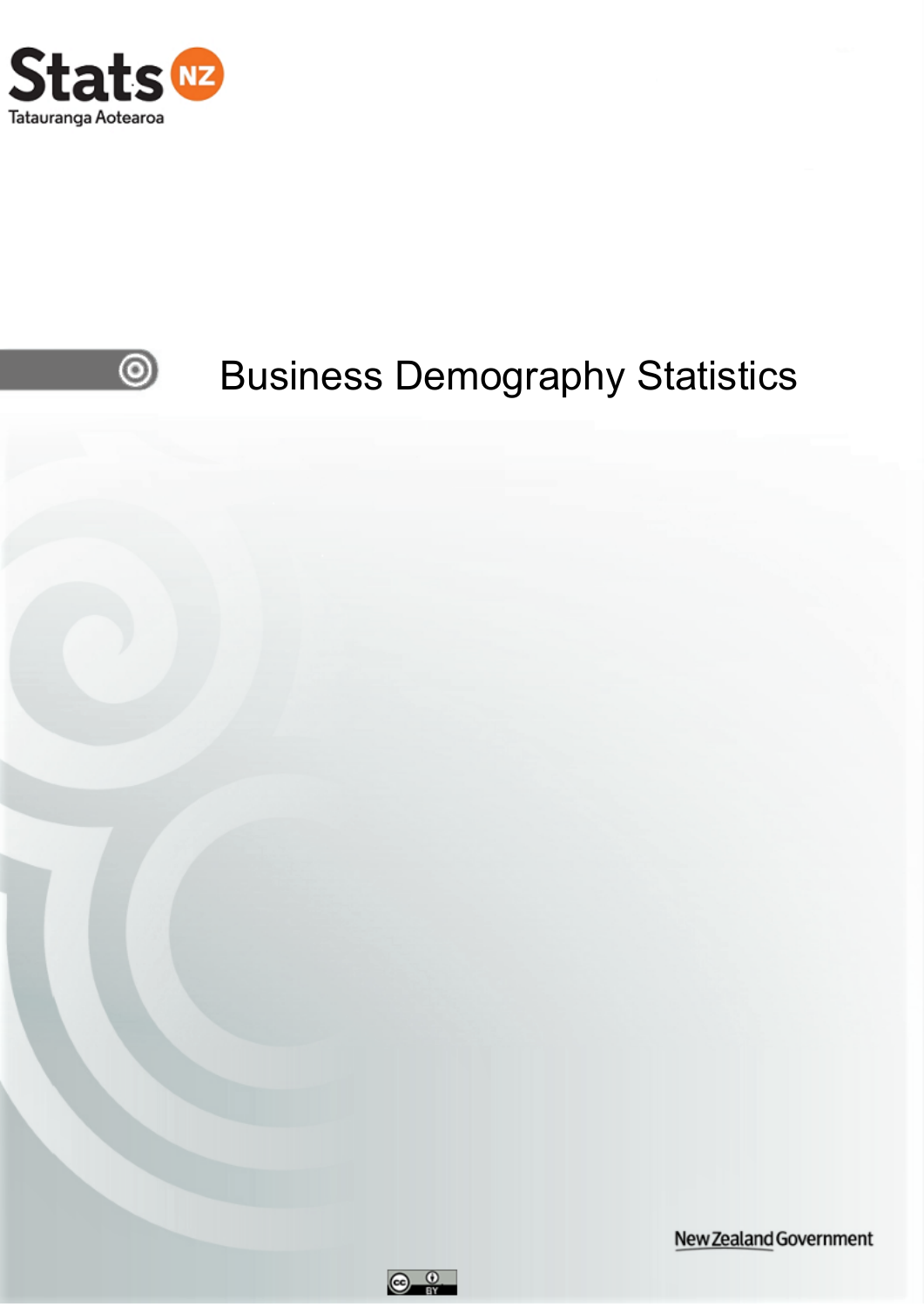# **Table of Contents**

| Abstract. | 3            |
|-----------|--------------|
|           |              |
|           |              |
|           | $\mathbf{R}$ |
|           |              |
| Concepts. |              |
|           |              |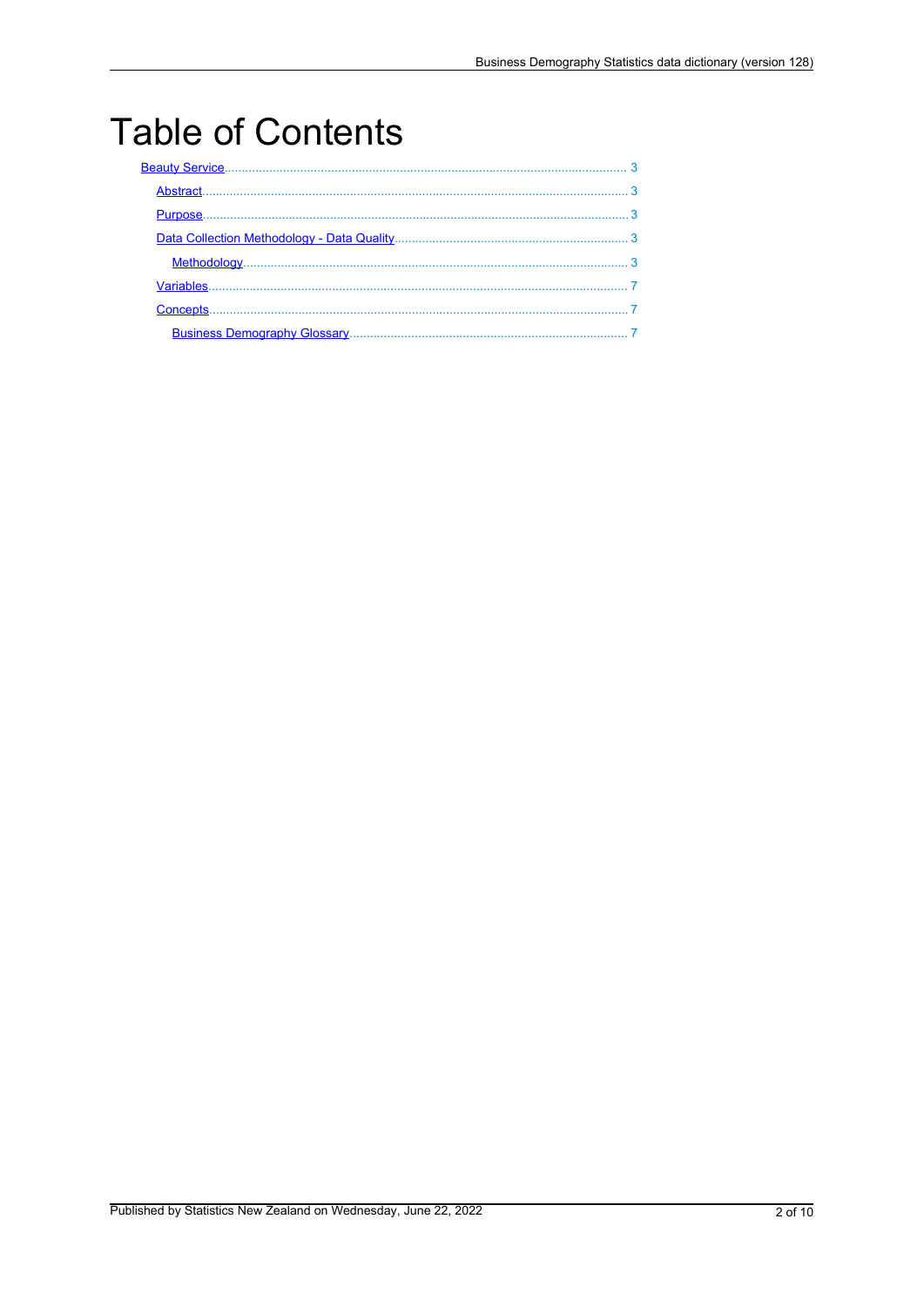# <span id="page-2-0"></span>Beauty Service

# **Abstract**

Business demography statistics provide an annual snapshot as at February, of the structure and characteristics of New Zealand businesses. Statistics produced include counts of enterprises and geographic units by industry, region, institutional sector, business type, degree of overseas ownership, enterprise births, enterprise deaths, survival rate of enterprises and employment levels. The series covers economically significant private-sector and public-sector enterprises that are engaged in the production of goods and services in New Zealand.

Up to the 2015 release, the business demography statistics series used the Longitudinal Business Frame as its data source. The Longitudinal Business Frame was constructed from all current and historic Business Frame data. The Statistical Business Register (SBR) that replaced the Business Frame in 2014 allows for easy creation of longitudinal snapshots. From the 2016 release onwards, the business demography statistics use the BR as its data source.

In 2021 Business Register (BR) has changed its name to Statistical Business Register (SBR). From the 2021 release onwards, the business demography statistics use this new name.

## Purpose

Business demography statistics are used for the research purposes and support policy analysis on regional, national and international level.

## Data Collection Methodology - Data Quality

Data Quality

#### **Methodology**

#### **Quality limitations of fine-level data**

We recommend caution when using fine-level regional and industry business demography data. The Statistical Business Register (SBR) supports quality national-level and aggregate industry-level statistics but is not designed to provide quality finelevel regional or industry statistics. The SBR update sources can have timing lags and less robust information for small and medium-sized enterprises. These quality weaknesses can be highlighted in fine-level business demography statistics.

**Period specific information**The latest reference period in this release (February 2021) coincided with the first anniversary of the commencement of COVID-19 related restrictions imposed by the New Zealand government.

From the 2018 release onwards, the business demography statistics use the Statistical Area 2 (SA2) geography in place of the Area Unit geography used before. The earlier data has been reclassified to the new SA2 boundaries.

Regional data throughout this release use the 2018 area boundaries.

**Business demography data is provisional**Data on the SBR is continually updated to maintain the latest information on businesses. Updates can affect the history of businesses as well. This means that statistics based on the SBR can change if they are recreated from an updated version of the SBR.

From 2007 onwards, we release business demography statistics provisionally to allow updates to the series to be incorporated in the next release. We expect the largest revisions in the most-recent reference periods, with smaller changes earlier in the time series. This is mainly due to the lags associated with processing administrative data, which are <sup>a</sup> key component of the SBR maintenance strategy.

**How businesses are represented as statistical units**Businesses are represented in the SBR and the business demography statistics as statistical units. We use two types of statistical units:

The **enterprise unit** represents the legal business entity (eg <sup>a</sup> limited company, <sup>a</sup> partnership, <sup>a</sup> trust, an incorporated society). Where <sup>a</sup> group of limited companies is linked by ownership of shares, we record each individual limited company in the statistics as <sup>a</sup> separate enterprise.

The **geographic unit** represents <sup>a</sup> business location engaged in one, or predominantly one, kind of economic activity at <sup>a</sup> single physical site or base (eg a factory, a farm, a shop, an office). Geographic units are unique to enterprises and an enterprise unit can have one or many geographic units (business locations). Typically, an enterprise unit only has <sup>a</sup> single geographic unit,

Published by Statistics New Zealand on Wednesday, June 22, 2022 3 06 3 of 10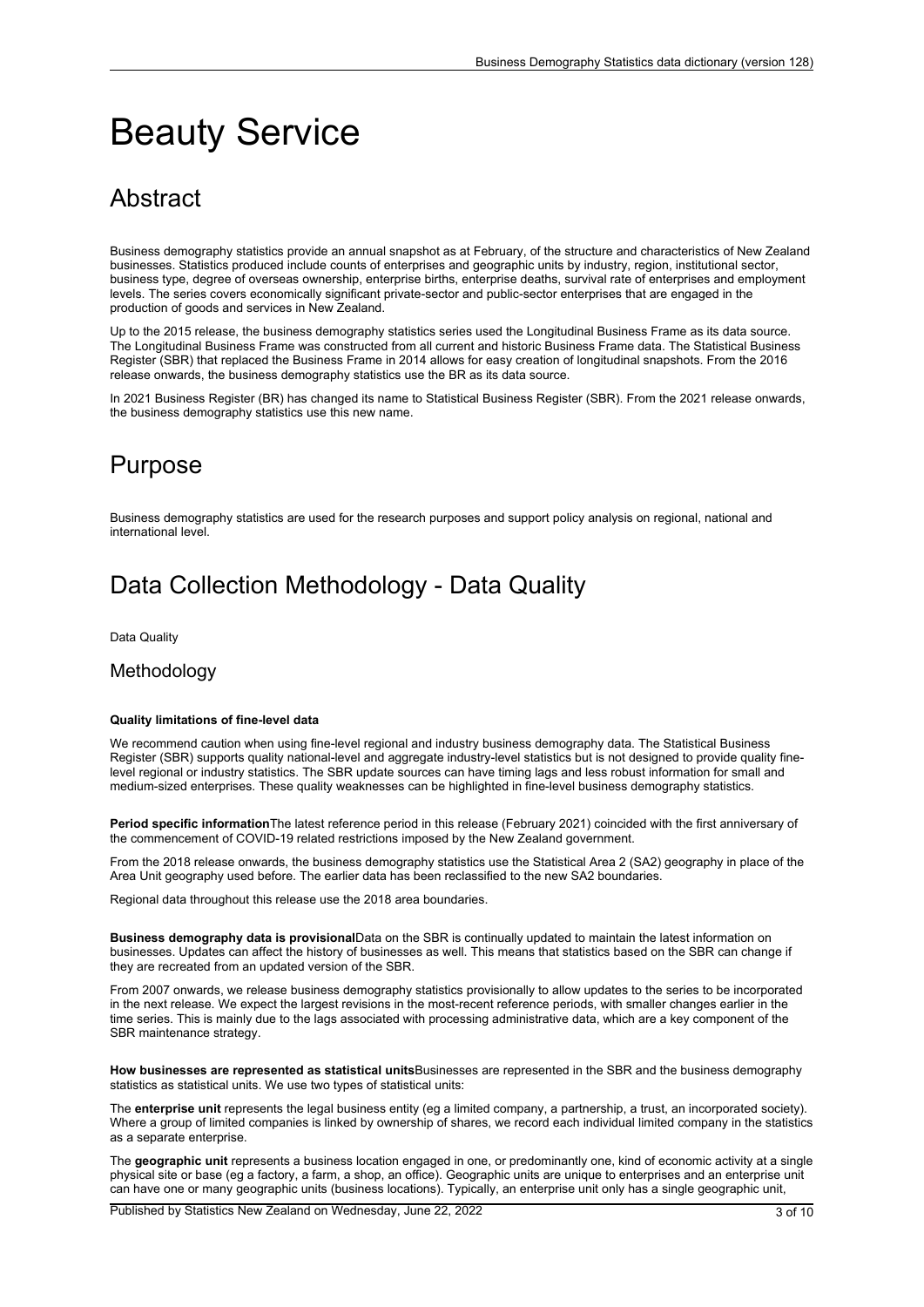unless the enterprise has paid employees who permanently work at more than one location. Geographic units can be transferred between enterprises (eg enterprise B purchases <sup>a</sup> factory (a geographic unit on the SBR) as <sup>a</sup> going concern from enterprise A).

**Employee count data**We source the employee count (EC) data we publish in the business demography statistics and Linked Employer-Employee Database (LEED) from the employer monthly schedule (EMS) tax form. Conceptual differences between the business demography EC size measures and the published LEED employment statistics include:

• business demography includes employees of all ages (LEED statistics exclude employees under 15 years) •

business demography counts people employed at any time during the February month (LEED statistics only count those employed on the 15th of the reference month)

business demography uses the EMS data before all returns are finalised. When we publish the business demography statistics, we consider the EMS data robust enough to accurately indicate business size.

Business demography does not provide official statistics on employment levels. The EC data in business demography is primarily used to support business size statistics.

• Business demography revisions each year can include updates to the EC data for previous years.

Interpreting time series data and data limitations apply to the EC statistics and the counts of statistical units.

The timing of seasonal business activity (eg horticultural crop harvesting) can influence the time series for some industries and regions.

EC statistics include all employees who are paid during the month, irrespective of the number of hours or days they work. If an individual has multiple jobs during <sup>a</sup> month, with different employers, we count all jobs.

EC statistics at the geographic-unit level for multi-geographic-unit enterprises (many business locations) are calculated by <sup>a</sup> process that includes some estimation. We proportion enterprise-unit EC data to the constituent geographic units by using survey data and administrative records on employee locations.

Generally the EC for <sup>a</sup> geographic unit is all paid employees working at that business location. However, for industries with employees who do not work at <sup>a</sup> fixed location, we count employees at the geographic unit that represents the base, administrative, or head office of their employer (eg building and construction, transport, contract labour, health care and assistance, gardening, agriculture contracting, cleaning).

Data users need to be cautious and understand the factors influencing EC statistics when interpreting changes over time.

EC data does not include working owners, unless they pay themselves <sup>a</sup> salary or wage that is subject to PAYE. So enterprises in the zero EC size category may have:

• working owners

•

•

•

•

•

•

•

•

•

•

•

labour provided by other businesses or contractors

business activity that requires no labour (eg passive investment).

#### **Business births and deathsIdentifying business births and deaths**

To observe business dynamics (eg births and deaths) over time, from administrative data sources, we must be able to link continuing businesses if their identifiers change in the source data. A business may undergo several changes in its lifetime, not just birth and death. For example, legal or administrative entities may close down or emerge due to breakups, mergers, splitoffs, takeovers, or restructuring. Any of these events can result in the business obtaining <sup>a</sup> new unique identifier (an IRD number) in the tax reporting system and subsequently on the SBR. A business would then appear as <sup>a</sup> death and subsequent birth in these systems. However, neither administrative changes nor the events mentioned above necessarily indicate <sup>a</sup> birth or death of the underlying business activity in the real world.

The methods we use to identify business births, deaths, and continuing businesses in the business demography dataset are in line with recommendations from the Organisation for Economic Co-operation and Development (OECD) and Eurostat. The theoretical criteria we use to define each are based on <sup>a</sup> combination of factors of production (land, labour, capital). A birth is an assembly of new factors of production. A death is <sup>a</sup> disassembly of factors of production.

In practice, the information we use as proxies for these production factors, to identify continuing businesses, are whether <sup>a</sup> business:

• holds <sup>a</sup> majority of its original geographic units (business locations)

keeps the same trading name

Published by Statistics New Zealand on Wednesday, June 22, 2022 4 of 10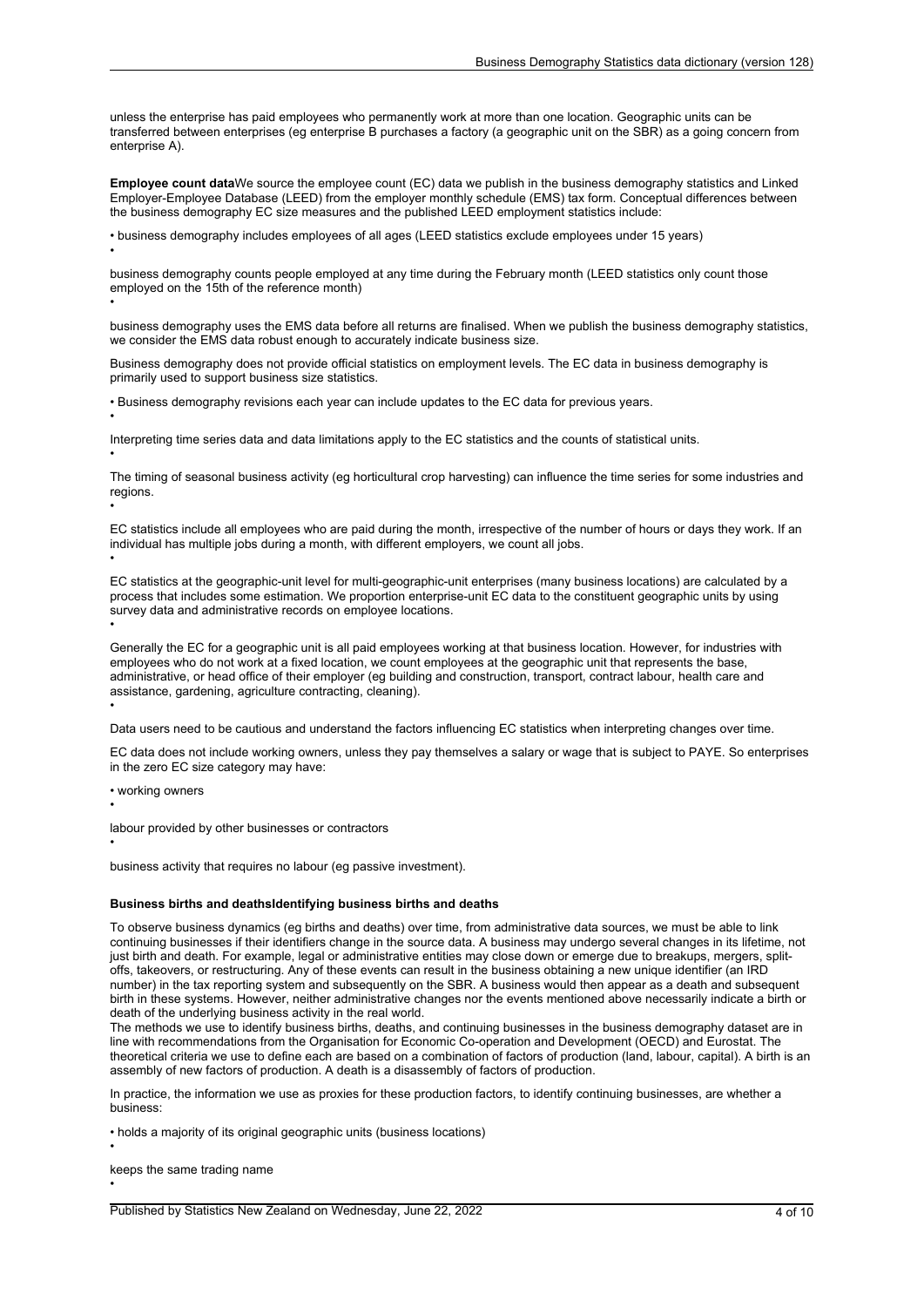is in the same industry

•

•

•

•

•

•

continues to operate from the same location

continues to employ most of its former employees.

In contrast, indicators for <sup>a</sup> new business (birth) are whether <sup>a</sup> business forms new geographic units, has <sup>a</sup> new trading name, and mostly recruits new employees.

**Reference period for births and deaths**We present births and deaths on an annual basis, at February. For us to count <sup>a</sup> birth or death in <sup>a</sup> reference period, it must have occurred at some stage during the year (1 March to end of February), and not have <sup>a</sup> changed status by the February reference point. For example, an enterprise that ceased operation during the year, and then started again before February, is not counted as <sup>a</sup> death.

According to Eurostat's recommendations for enterprise births and deaths, <sup>a</sup> reactivation (an existing enterprise that was dormant for <sup>a</sup> period and came back into the business demography population) after less than two years of inactivity is not counted as <sup>a</sup> death and subsequent birth. To identify births at time (T), we need to check movements in the enterprise population over more than one period (a year) – that is, at least back to time T-2 years. This also helps us to filter out temporary movements in and out of scope (as determined by the economic significance of an enterprise, which may change from one period to the next). The number of periods we can look back for births, or forward for deaths, is limited by the start and end points of the available data (the LEED holds data from April 1999 to the current month). For enterprise births in 2001, we used the snapshots of April 1999 and February 2000 as reference points. For all other birth and death reference periods, we only used snapshots for February as reference points.

**Identifying enterprise birthsTotal entries** for period T are all enterprises whose identifiers exist at time T but not at time T-1 year. Of these, **real births** are all enterprises whose geographic units existed at neither time T-1 year, nor time T-2 years.

• If an enterprise consists of more than one geographic unit, we only consider it <sup>a</sup> real birth if none of its units existed in the previous two years.

Entries other than real births are enterprises that experience administrative changes or movements in and out of scope.

Once we identify real births on the SBR using the methods above, we analyse them further by splitting real births of period T into:

• **pure births** (where birth dates of all geographic units and the enterprise are more recent than the February snapshot of time T-2 years)

**other births** (birth dates are not recent, and are therefore likely to be reactivations)

**surviving births** (survive at least one period until time T+1 year)

**short-lived births** (disappear by time T+1 year, due to either death or dormancy).

**Identifying enterprise deaths**Total exits for period T are all enterprises whose identifiers exist at time T-1 year but not at time T. Of these, real deaths are all enterprises whose geographic units exist at neither time T, nor time T+1 year. - If an enterprise consists of more than one geographic unit, we only consider it <sup>a</sup> death if all its units disappear in the following two years. - Exits other than real deaths are enterprises that experience administrative changes or movements in and out of scope. - If data for time T+1 year are not available, the number of real deaths is provisional until revised after the next snapshot is available. Therefore, deaths for the more recent reference periods should be treated with caution.

**Identifying geographic-unit births and deaths**These statistics are available by regional council and territorial local authority. The rules for identifying geographic unit births and deaths mirror those of enterprise units, as described above, except that the enterprise unit to geographic unit linkages are irrelevant. We do not consider existing geographic units moving between regions to be births or deaths.

**Survival of enterprise births**The longitudinal nature of the SBR allows us to track enterprise births in any reference period over subsequent years. Survival rate statistics can be used to analyse the survival of new births, by both industry and business size. We calculate survival rates as the percentage of births in each reference period that survive into future reference periods in the business demography population (surviving births divided by total births for <sup>a</sup> particular reference period). To be <sup>a</sup> survivor, the enterprise must have existed at every reference period between its birth year and the given reference period.

**International comparability**The OECD study on international comparability of business start-up rates found that although enterprise birth rates are <sup>a</sup> key economic indicator, their availability and definition varies between countries, making comparison difficult. Eurostat and the OECD are working on standard models for business populations and standardised definitions for key indicators. The definitions and methods we use align well with the best practice models presented in the OECD study.

#### **Interpreting time-series data**Improved processes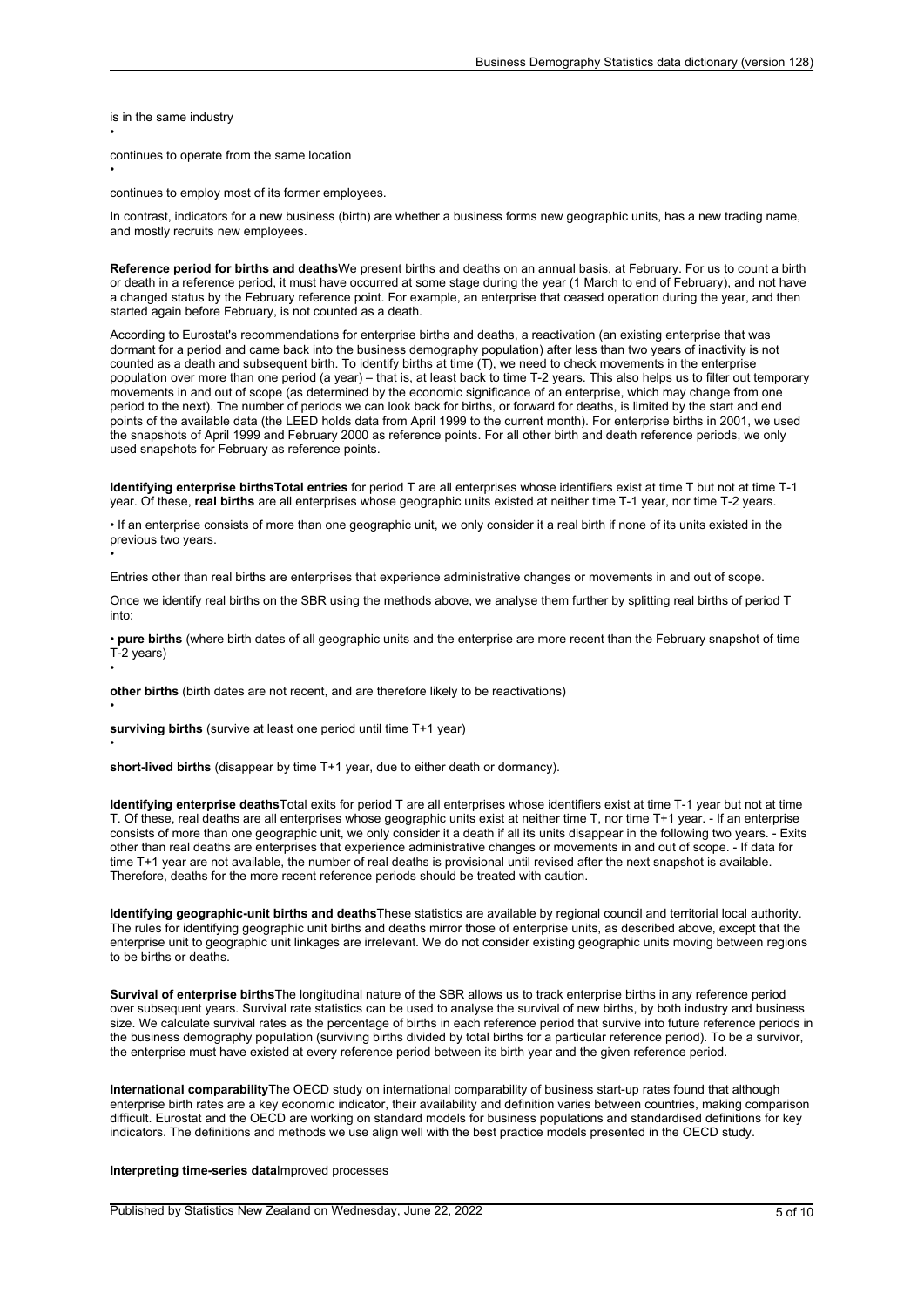Our business demography time-series data has several significant changes caused by improved processes. Due to data constraints, we have not attempted to remove the influence of these changes, but they are described here so customers can understand the time series.

**Agriculture units** (ANZSIC06 subdivision A01). For <sup>a</sup> period before 2002 the agricultural units on the SBR were maintained to <sup>a</sup> lower quality level than other units on the SBR (we had no agricultural production statistics programme in place). When we reintroduced <sup>a</sup> programme of annual agricultural production statistics in 2002, the SBR quality improved, with business demography data for the agriculture industry being more robust from 2004. However, feedback on the SBR from the agriculture programme cycle can still result in some volatility in the agriculture series. Some changes in business demography statistics for agriculture therefore reflect quality improvements in the SBR, rather than actual changes.

**Small drop in total enterprises from 2000 to 2001**. This was influenced by <sup>a</sup> change in June 2000 to the methodology used to add new units to the SBR. Under the new methodology, we only added units to the SBR after administrative data sources reported the unit displayed sufficient activity to meet the SBR economic significance conditions. Previously, we added nonemploying units to the frame before they met these conditions. The change only affected non-employing businesses.

**Significant increase in enterprises in 2004** – particularly in ANZSIC06 divisions K (financial and insurance services) and L (rental, hiring, and real estate services). This was largely <sup>a</sup> consequence of our improved use of administrative data to maintain the SBR. Most enterprises added were non-employing businesses.

**Changes in how we represent businesses on the SBR**Structural changes in businesses, such as business mergers, one business taking over another business, or <sup>a</sup> business selling part of its activities can also affect time-series data. This can cause <sup>a</sup> significant EC data movement in an industry (ANZSIC) time series. For example, in <sup>a</sup> business takeover where one enterprise is absorbed into another, the employees of the smaller enterprise will typically become classified to the industry of the larger enterprise

Regional business demography time-series statistics can be influenced by changes in how we represent an enterprise with many business locations on the SBR. For example, <sup>a</sup> move to <sup>a</sup> less-granular or more-detailed geographic unit structure, due to changes in <sup>a</sup> way <sup>a</sup> business reports regional information, can influence regional time series.

Many enterprises undertake <sup>a</sup> range of business activities simultaneously. For example, they manufacture and wholesale goods, and their activities can be over commodities that cross ANZSIC boundaries. Enterprises are classified on the SBR according to their predominant activity. Movements in time series can be caused by the predominant activity changing, which can appear to be <sup>a</sup> significant change in an industry time series. Such changes need to be interpreted carefully, because the business activity may be largely continuing, but under <sup>a</sup> different predominant industry classification.

**Data limitations associated with business demography data include:**• non-coverage of 'small' enterprises that fall below the economic significance criteria

partial coverage of enterprises in the gap between the SBR economic significance condition (\$30,000 of sales subject to GST) and the compulsory GST registration threshold (\$60,000 from 1 April 2009). We can't quantify our partial coverage, but some businesses register for GST when their activity is below the threshold

residential property operators industry (ANZSIC06, class L6711) contains only partial coverage (analyse with care)

lags exist in recording enterprise births and deaths

•

•

•

•

•

•

•

our published time series is revised each year as we incorporate the latest SBR data. Revisions of any significance mainly affect the end points of the series

non-availability of overseas ownership information for some SBR units

information on enterprise ownership links (needed to identify SBR enterprise groups) is limited to administrative data sources; direct surveys cover only large businesses

difficulties in maintaining industrial and geographic classifications for medium and smaller enterprises (primarily maintained on SBR using administrative data)

•

some classification data is imputed (estimated) in back-cast ANZSIC06 statistics – apply caution when using them •

we introduced classification for Māori enterprises only in 2010. Due to small numbers, any detailed analysis of Māori enterprise and EC data should be done with caution.

**Further data limitations**The numbers of business births, deaths, and surviving businesses rely on several data sources to identify <sup>a</sup> continuing business (eg one changing legal ownership and restructuring) and genuine start-ups and closures. These data sources are not comprehensive and are of lower quality for small non-employing businesses. When businesses register for GST and are added (or 'birthed') onto the SBR, we give them <sup>a</sup> new reference number. Company restructuring or ownership change can result in <sup>a</sup> new GST registration being filed, even though it relates to an existing business. While the SBR has procedures to identify links between new and existing businesses, we can't guarantee that all links are identified. We recommend caution in interpreting and using these statistics.

Published by Statistics New Zealand on Wednesday, June 22, 2022 6 of 10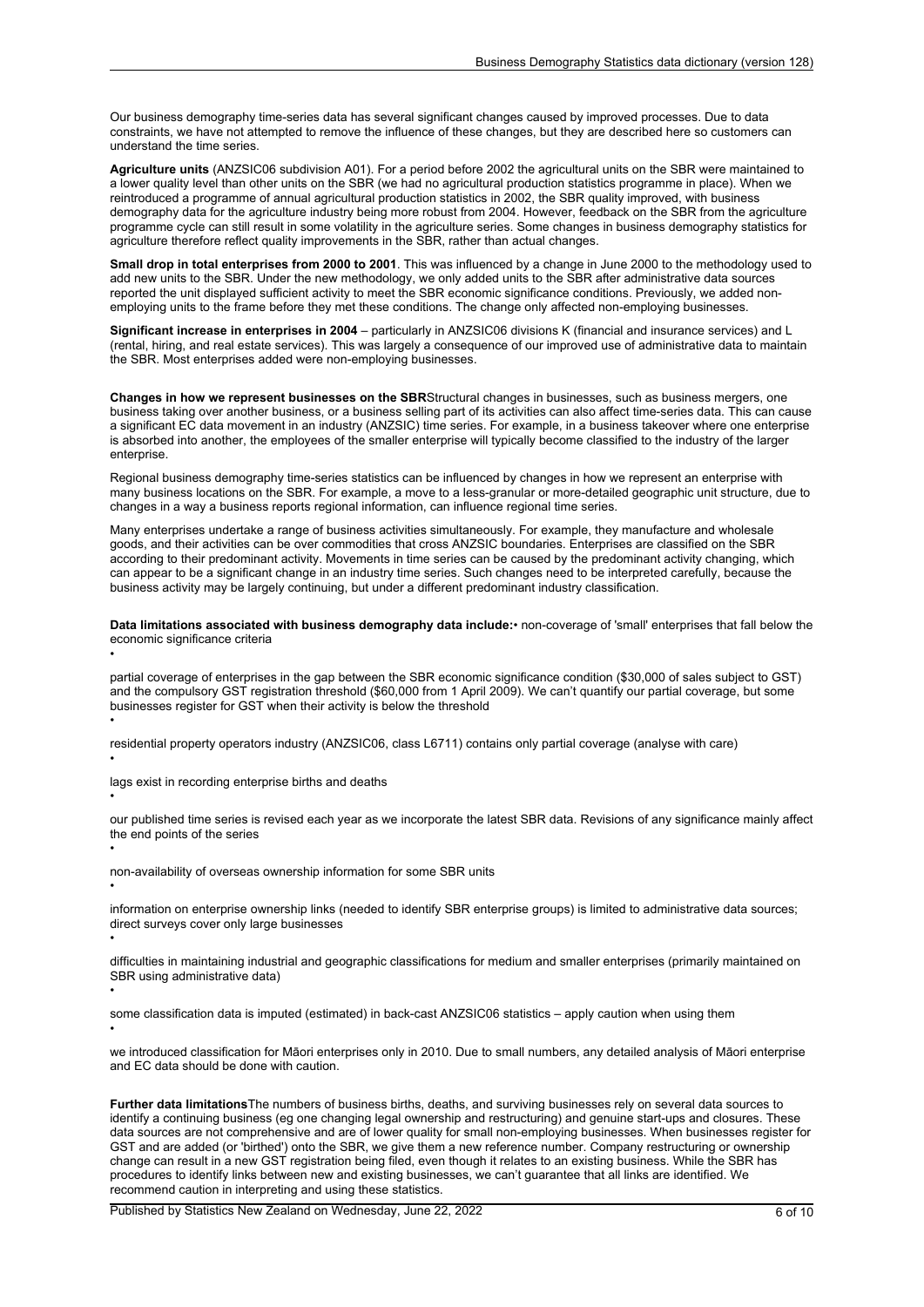<span id="page-6-0"></span>**Rounding**Enterprise, geographic unit, and EC counts in the tables in this release are randomly rounded. Due to rounding, individual figures may not sum to the stated total(s). Derived figures (eg percentage changes) are calculated using unrounded data.

**Confidentiality methodology**From 2016 Stats NZ has implemented an 'input perturbation' approach to confidentialising business demography tables.

Input perturbation involves adding <sup>a</sup> small amount of 'noise' to the data at the individual (ie business or person) level, in such <sup>a</sup> way that the tables derived from this perturbed data are unbiased and contain as much information as possible while targeting protection to the sensitive cells.

**A coordinated approach to count tables and magnitude tables**We have developed an approach which perturbs both count and magnitude tables – we call this the Noised Counts and Magnitudes (NCM) method. This method is being considered more widely across the organisation as part of the development of an automated confidentiality service. Note that, in the context of business demography, the respondent whose confidentiality is being protected is the business. This means that tables of employee counts are considered magnitude tables, as the number of employees is <sup>a</sup> magnitude with respect to the business.

**How it works**Each business is assigned <sup>a</sup> random number uniformly distributed between 0 and 1. This random number is fixed across time to ensure the same degree of perturbation is applied to the business over time.

**Business counts**For count tables, the business-level random numbers are used to generate <sup>a</sup> new random number for businesses grouped together in <sup>a</sup> cell, and this is the basis for <sup>a</sup> 'fixed' version of random rounding to base 3 (FRR3) which will ensure that the same group of businesses will always be rounded the same way in related tables.

**Employee counts**The random number is used to generate <sup>a</sup> 'noise multiplier' for the generation of magnitude tables (ie employee counts). The noise aggregates to the table level in such <sup>a</sup> way that it is targeted towards sensitive cells where there is <sup>a</sup> disclosure risk. Individual values are protected by at least +/- n% so, for the most vulnerable cells with only one business, we guarantee this level of uncertainty about the employee count of that business. For cells composed of many businesses the noise will tend to cancel out.

**More informationPrinciples and protocols for producers of Tier 1 statistics** Statistics in this release have been produced in accordance with the Official Statistics System principles and protocols for producers of Tier 1 statistics for quality. They conform to the Stats NZ Methodological Standard for Reporting of Data Quality.

**Liability**While all care and diligence has been used in processing, analysing, and extracting data and information in this publication, Stats NZ gives no warranty it is error-free and will not be liable for any loss or damage suffered by the use directly, or indirectly, of the information in this publication.

**Timing**Our information releases are delivered electronically by third parties. Delivery may be delayed by circumstances outside our control. Stats NZ does not accept responsibility for any such delay.

#### **Crown copyright**©

Creative Commons logo.

This work is licensed under the Creative Commons Attribution 4.0 International licence. You are free to copy, distribute, and adapt the work, as long as you attribute the work to Stats NZ and abide by the other licence terms. Please note you may not use any departmental or governmental emblem, logo, or coat of arms in any way that infringes any provision of the Flags, Emblems, and Names Protection Act 1981. Use the wording 'Stats New Zealand' in your attribution, not the Stats NZ logo.

#### **Frequency**

4 Annual

### Variables

### **Concepts**

Business Demography Glossary **Name Description**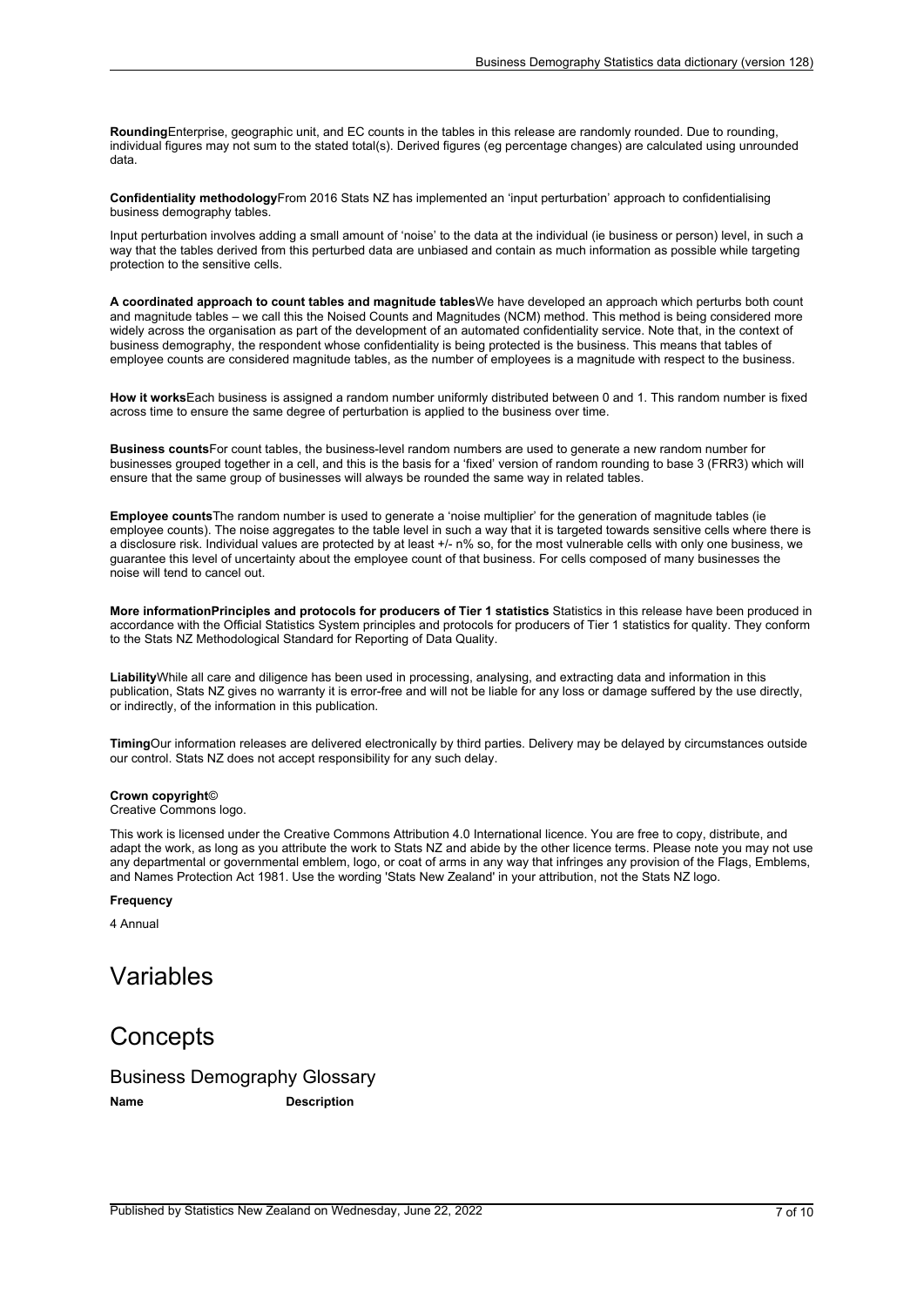| ANZSIC06                                 | Australian and New Zealand Standard Industrial Classification 2006.<br>Australian and New Zealand Standard Industrial Classification 2006.<br>A business is normally assigned to an ANZSIC06 category according<br>to the predominant activity it is engaged in. ANZSIC06 is a<br>hierarchical classification with four levels: division, subdivision, group,<br>and class.                                                                                                                                                                                                                                                                                                                                |
|------------------------------------------|------------------------------------------------------------------------------------------------------------------------------------------------------------------------------------------------------------------------------------------------------------------------------------------------------------------------------------------------------------------------------------------------------------------------------------------------------------------------------------------------------------------------------------------------------------------------------------------------------------------------------------------------------------------------------------------------------------|
| <b>BDSS</b>                              | Business Demographic Statistics System.                                                                                                                                                                                                                                                                                                                                                                                                                                                                                                                                                                                                                                                                    |
| BD                                       | Business Demography                                                                                                                                                                                                                                                                                                                                                                                                                                                                                                                                                                                                                                                                                        |
| <b>Business Register</b>                 | Statistics NZs register of NZ businesses                                                                                                                                                                                                                                                                                                                                                                                                                                                                                                                                                                                                                                                                   |
| Business type 96                         | Gives the legal status of the enterprise. For example, individual,<br>partnership, public company, incorporated body, central government.                                                                                                                                                                                                                                                                                                                                                                                                                                                                                                                                                                  |
| Ariā                                     | Statistics NZ's storage and access system for Classifications And<br><b>Related Standards.</b>                                                                                                                                                                                                                                                                                                                                                                                                                                                                                                                                                                                                             |
| Economically significant<br>enterprise   | An enterprise is economically significant if it meets any one of the<br>following criteria: annual expenses or sales (subject to GST) of more<br>than \$30,000 or 12 month rolling mean employee count of greater<br>than three or part of a group of enterprises or registered for GST and<br>involved in agriculture or forestry or over \$40,000 of income recorded<br>in the IR10 annual tax return (this includes some units in residential<br>property leasing and rental).                                                                                                                                                                                                                          |
| Enterprise                               | Enterprise: an institutional unit that generally corresponds to legal<br>entities operating in New Zealand. It can be a company, partnership,<br>trust, estate, incorporated society, producer board, local or central<br>government organisation, voluntary organisation, or self-employed<br>individual                                                                                                                                                                                                                                                                                                                                                                                                  |
| Geographic units or business<br>location | Geographic units or business location: a separate operating unit<br>engaged in New Zealand in one, or predominantly one, kind of<br>economic activity from a single physical location or base.                                                                                                                                                                                                                                                                                                                                                                                                                                                                                                             |
| Institutional sector 96                  | This is a hierarchical classification which groups together enterprises<br>who play a similar role in the economic process, and who can be<br>expected to have similar reactions to market, fiscal and monetary<br>policy stimuli. At the highest level there are 6 categories: producers,<br>financial intermediaries, government, private non-profit organisations<br>serving households, household sand rest of world.                                                                                                                                                                                                                                                                                  |
| Longitudinal Business Frame<br>(LBF)     | The LBF is constructed monthly from all current and historic BF data,<br>taking into account all updates that have occurred on the BF since the<br>last construction. This means that statistics based on the LBF can<br>change if they are recreated from an updated version of the LBF.                                                                                                                                                                                                                                                                                                                                                                                                                  |
| enterprise                               | Multi geographic (activity) unit An enterprise with two or more associated geographic units.                                                                                                                                                                                                                                                                                                                                                                                                                                                                                                                                                                                                               |
| Overseas Ownership/Equity                | Enterprise u nits are assigned a percentage between 0 and 100 to<br>indicate their degree of overseas ownership.                                                                                                                                                                                                                                                                                                                                                                                                                                                                                                                                                                                           |
| Employee Count (EC)                      | Employees or employee count (EC): refers to paid employees. It is a<br>head count of salary and wage earners sourced from taxation data.<br>EC data is available on a monthly basis. The EC used for deriving<br>business demography statistics is for the February month.                                                                                                                                                                                                                                                                                                                                                                                                                                 |
| <b>Birth</b>                             | Birth: occurs when a new enterprise starts operation (ie a combination<br>of production factors is created, and no other national businesses are<br>involved). Births do not include entries into the population due to<br>reactivations, mergers, break-ups, split-offs, or other restructuring of a<br>group of businesses linked by ownership or control. Changes to<br>characteristics of existing businesses are not births (this is largely<br>based on, and fully consistent with, the Eurostat definition of<br>enterprise births). To be a birth in the business demography<br>population, the enterprise and associated geographic units existed at<br>neither time T-1 year nor time T-2 years. |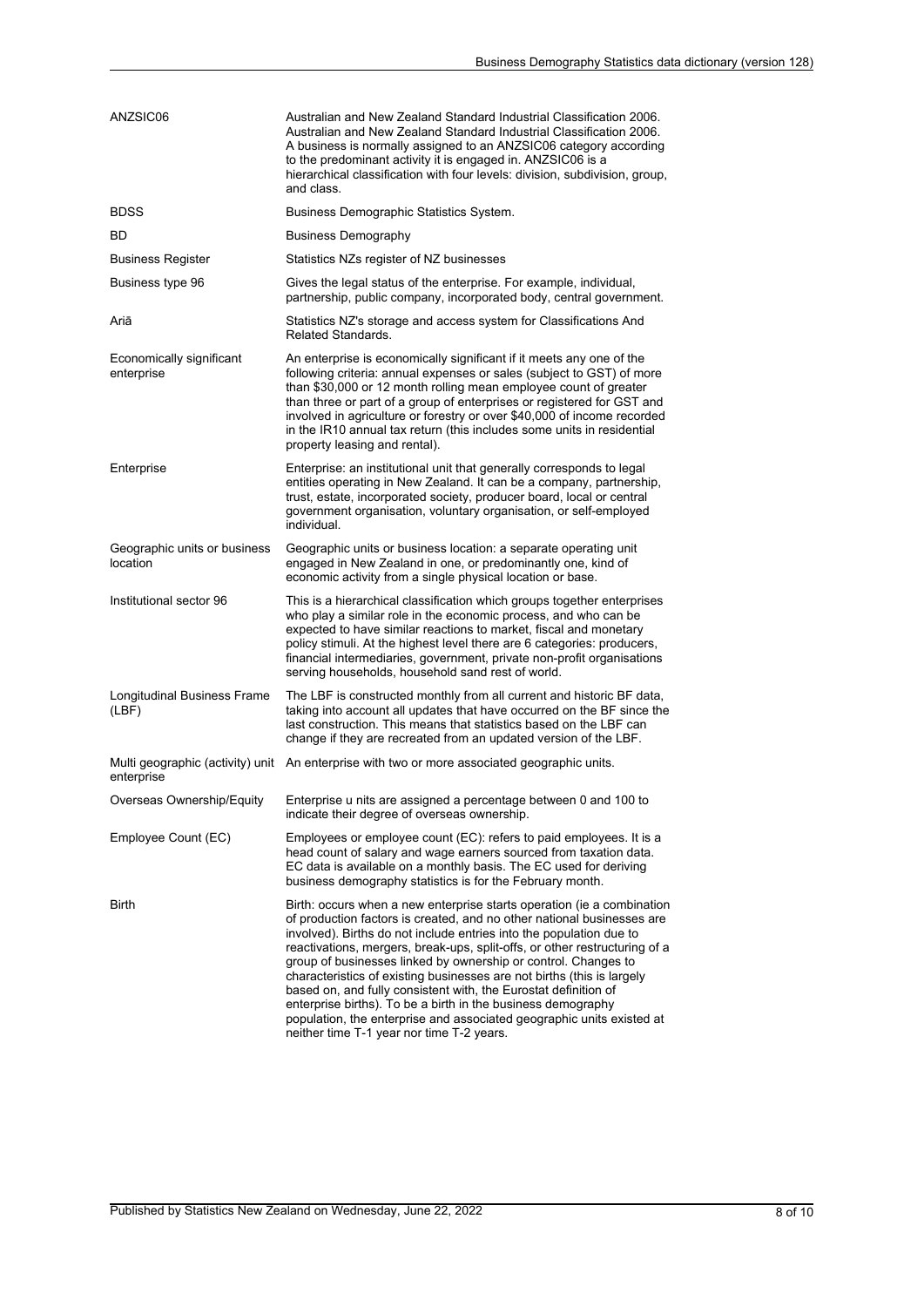| Death                                                                 | Death: occurs when an enterprise ceases operation (ie a combination<br>of production factors is dissolved, and no other domestic businesses<br>are involved). Deaths do not include exits from the population due to<br>temporary inactivity, mergers, takeovers, break-ups, or other<br>restructuring of a group of businesses linked by ownership or control.<br>Changes to characteristics of businesses that remain active are not<br>deaths (this is largely based on, and fully consistent with, the Eurostat<br>definition of enterprise deaths). To be considered a death in the<br>business demography population, the enterprise and associated<br>geographic units exist at neither time T year nor time T+1 year. |
|-----------------------------------------------------------------------|-------------------------------------------------------------------------------------------------------------------------------------------------------------------------------------------------------------------------------------------------------------------------------------------------------------------------------------------------------------------------------------------------------------------------------------------------------------------------------------------------------------------------------------------------------------------------------------------------------------------------------------------------------------------------------------------------------------------------------|
| Survival rate                                                         | Survival rates are calculated as the percentage of births in each<br>reference period that survive into future reference periods in the<br>business demography population (surviving births divided by total<br>births for a particular reference period). To be considered a survivor,<br>the birthed enterprise must have existed at every reference period<br>between its birth year and the given reference period.                                                                                                                                                                                                                                                                                                       |
| <b>Control Classification</b>                                         | <b>Control Classification</b><br>The Control classification is a flat classification and has four<br>categories. Control is the ability to determine the general corporate<br>policy of the institutional unit.                                                                                                                                                                                                                                                                                                                                                                                                                                                                                                               |
| <b>Statistical Classification for</b><br><b>Institutional Sectors</b> | <b>SCIS</b><br>Institutional sector is an economic entity that is capable in its own<br>right, of owning assets, incurring liabilities and engaging in economic<br>activities and in transactions with other entities                                                                                                                                                                                                                                                                                                                                                                                                                                                                                                         |
| Employee count size groups                                            | EC data in this release is summarised into seven employment size<br>groups:<br>0 EC<br>$1-5$ EC<br>6-9 EC<br>10-19 EC<br>20-49 EC<br>50-99 EC<br>$100 + EC.$                                                                                                                                                                                                                                                                                                                                                                                                                                                                                                                                                                  |
| Enterprise group                                                      | Enterprise group: a grouping of enterprises in the Business Register<br>linked by common ownership. Generally, the Business Register only<br>records links of over 50 percent shareholding between enterprises.<br>Types of enterprise groups are:                                                                                                                                                                                                                                                                                                                                                                                                                                                                            |
|                                                                       | • all-resident enterprise group – an enterprise group in which all<br>enterprises are resident in New Zealand                                                                                                                                                                                                                                                                                                                                                                                                                                                                                                                                                                                                                 |
|                                                                       | • multinational enterprise group – an enterprise group that contains<br>one or more enterprises resident outside New Zealand                                                                                                                                                                                                                                                                                                                                                                                                                                                                                                                                                                                                  |
|                                                                       | $\bullet$ foreign-controlled enterprise group $-$ a multinational enterprise group<br>controlled by a group head with its headquarters outside New Zealand                                                                                                                                                                                                                                                                                                                                                                                                                                                                                                                                                                    |
|                                                                       | • domestically controlled enterprise group – a multinational enterprise<br>group controlled by a group head with its headquarters in New<br>Zealand.                                                                                                                                                                                                                                                                                                                                                                                                                                                                                                                                                                          |
| Māori enterprise                                                      | Māori enterprise: An enterprise is treated as a Māori enterprise if it<br>meets one (or more) of these conditions:                                                                                                                                                                                                                                                                                                                                                                                                                                                                                                                                                                                                            |
|                                                                       | • it is an enterprise (business) with a collectively managed asset that<br>uses current Inland Revenue eligibility criteria to be a Māori authority<br>(whether or not it elects to be a Māori authority for tax purposes)                                                                                                                                                                                                                                                                                                                                                                                                                                                                                                    |
|                                                                       | • it is a commercial business that supports the Maori authority's<br>business and social activities, and sustains or builds a Māori<br>authority's asset base                                                                                                                                                                                                                                                                                                                                                                                                                                                                                                                                                                 |
|                                                                       | • it is a business that is 50 percent or more owned by Māori<br>authorities.                                                                                                                                                                                                                                                                                                                                                                                                                                                                                                                                                                                                                                                  |
| Pure birth                                                            | Pure birth: birth with a recent birth date. That is, the birth dates of all<br>geographic units and the enterprise are more recent than the<br>February snapshot of time T-2 in the business demography<br>population. Pure births generally exclude reactivations (enterprises<br>dormant for a period that come back into the population).                                                                                                                                                                                                                                                                                                                                                                                  |